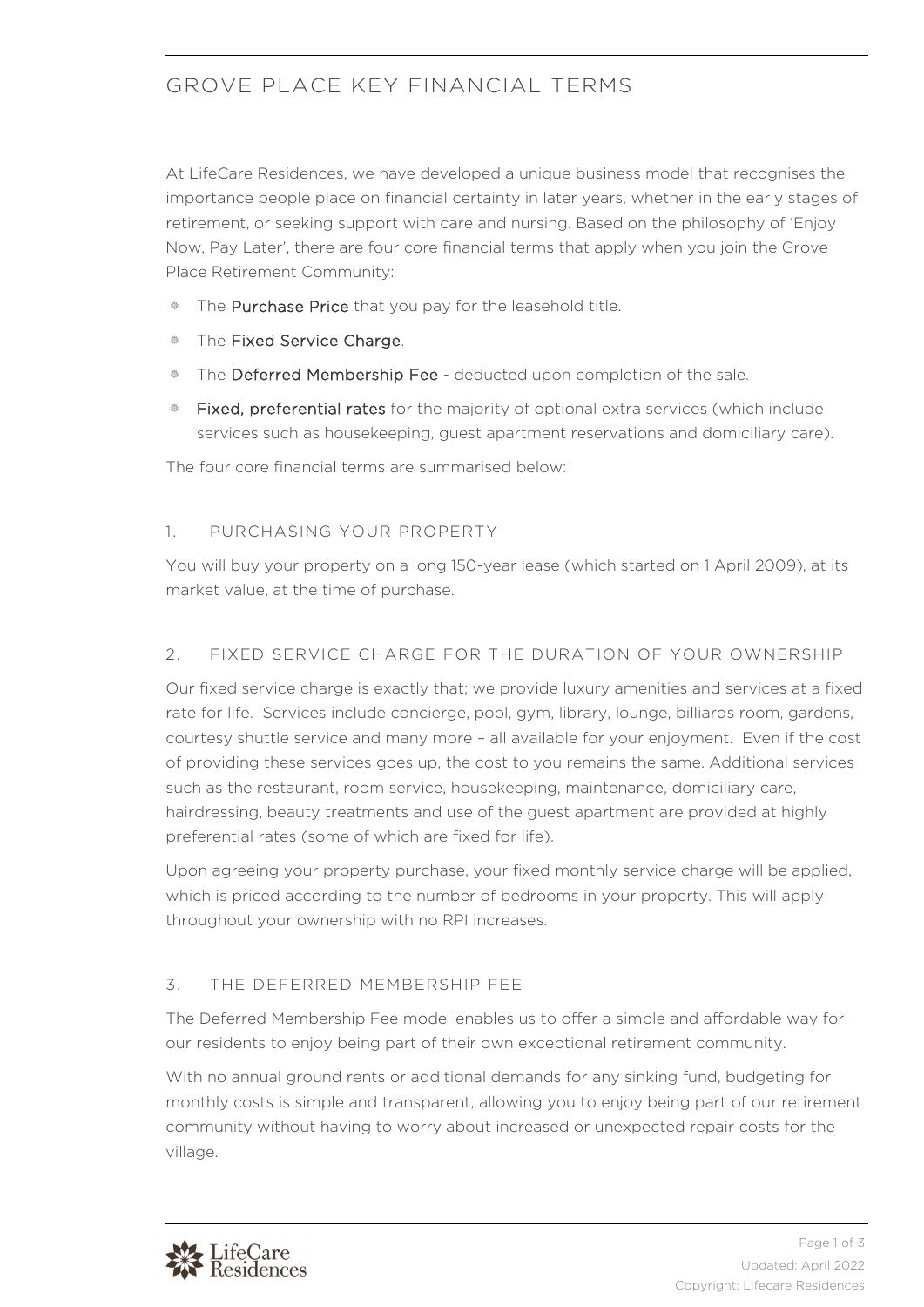# GROVE PLACE KEY FINANCIAL TERMS

Under the terms of the lease, LifeCare Residences takes responsibility for the maintenance and modernisation of the buildings and communal parts as required, ensuring all amenities are kept in good condition.

As part of the sales process, during your initial meeting with our team, you will receive a Key Facts document and worked examples.

We offer two options for the Deferred Membership Fee:

## Option One

With this first option, you only pay the Deferred Membership Fee on the sale price of your property when sold. If the property is sold in Year One, this figure is 10% and if the property is sold in Year Two, it is 20%. In Year Three, and thereafter, the Deferred Membership Fee will be 30%.

#### Option Two

With this second option, when your property is sold, you pay the Deferred Membership Fee on the amount you originally paid for your apartment. If the property is sold in Year One, this figure is 10% and if the property is sold in Year Two, it is 15%. If the property is sold in Year Three, or thereafter, the Deferred Membership Fee is 20%. In addition, any capital gain (the amount gained in value from when you purchased the property until you sell it) will be split with LifeCare Residences equally on a 50/50 basis.

## 4. FIXED TARIFFS FOR ADDITIONAL SERVICES FOR THE DURATION OF YOUR OWNERSHIP

Should you require any optional extra services to enhance or support your lifestyle, you can be reassured that the majority of tariffs are also fixed for the entire length of your ownership. These key service tariffs include:

- Housekeeping / laundry 淼
- 券 Maintenance / handyman
- Guest apartment
- Domiciliary care
- Nursing home fees\*

\*Planning permission has been granted for a boutique, onsite Nursing Home

By offering a fixed service charge and fixed tariffs for life, you will not face any unexpected price increases. This enables you to enjoy your independence, whilst accessing additional support services in a seamless way, with peace of mind when budgeting for the future.